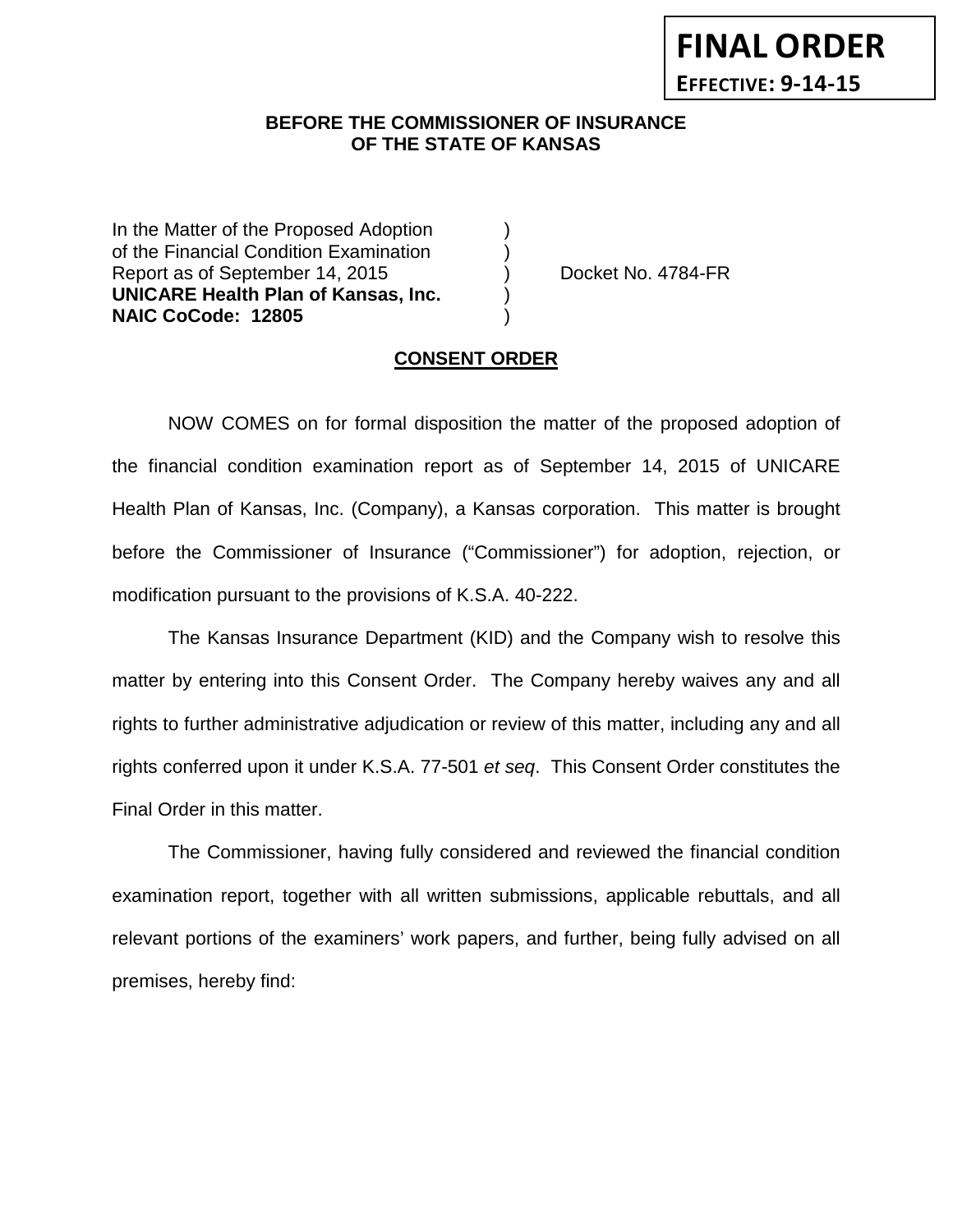#### **Policy Reasons**

It is stated policy of the state of Kansas that whenever the Commissioner deems it necessary, an examination of the affairs and financial condition of any insurance company in the process of organization, applying for admission, or doing business in this State can be undertaken. In all cases, such an examination must occur once every five (5) years. Through the examination process, the insurance consuming public will be well served and protected.

#### **Findings of Fact**

1. The Commissioner has jurisdiction over this matter pursuant to K.S.A. 40- 222.

2. An examination of the Company was undertaken by the Kansas Insurance Department and was completed on September 21, 2015.

3. The examiner-in-charge tendered and filed with the KID a verified written report of the examination within thirty (30) days following completion of the examination, to wit; September 21, 2015.

4. Following receipt of the verified report, the KID transmitted the report to the Company on October 5, 2015 with a duly executed notice advising the Company of its opportunity to prepare and submit to the KID a written submission or rebuttal with respect to any and all matters contained in the report. The Company was further advised that any written submission or rebuttal needed to be filed with the KID no later than thirty (30) days after receipt of the verified report.

5. The Company filed a written acceptance of the verified report on October 19, 2015.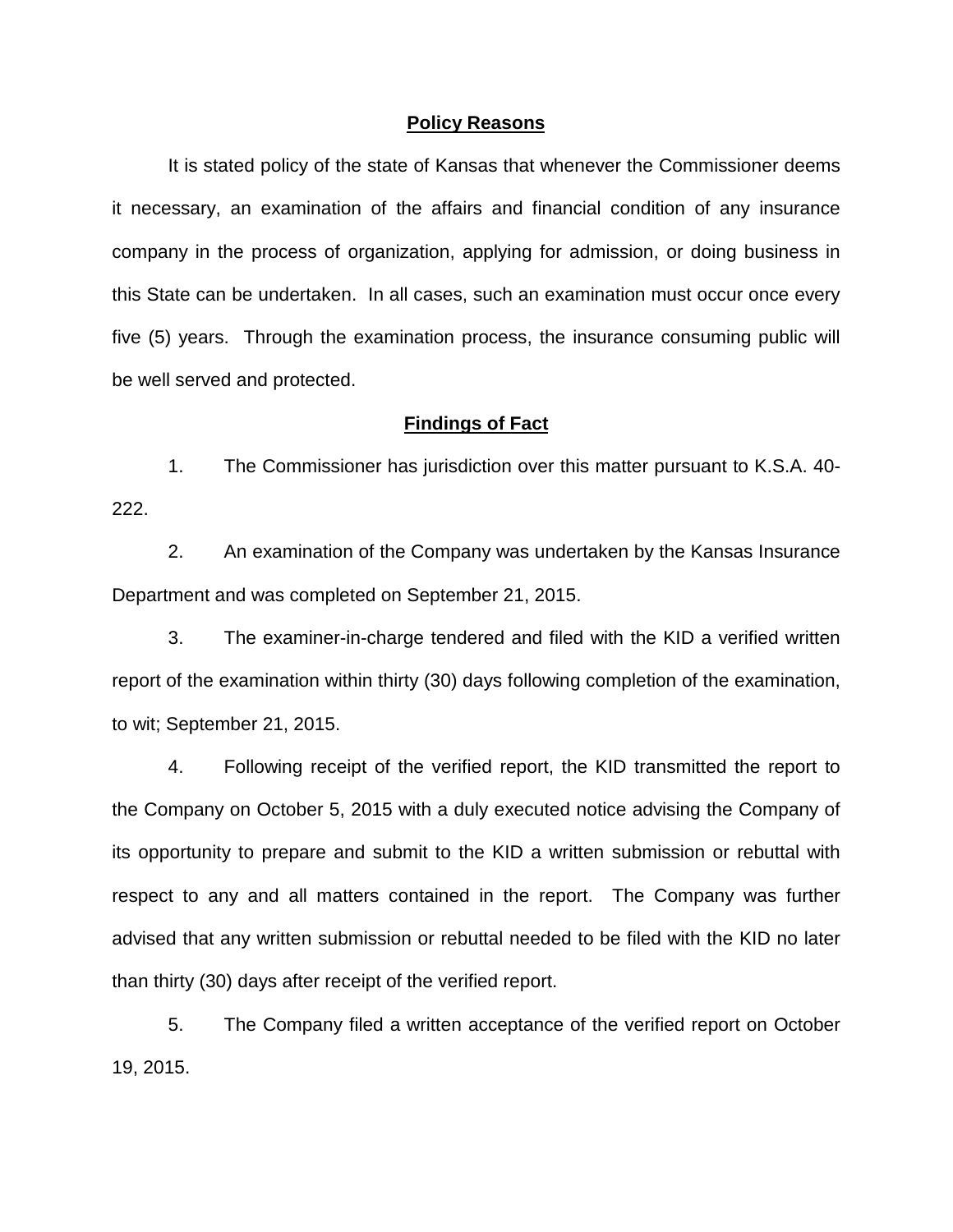6. Based upon the written submission tendered by the Company, the Company took no exceptions to matters contained in the verified report.

7. Within thirty (30) days of the end of the time period allowed for written submission or rebuttal, the Commissioner of Insurance fully reviewed the report, together with all written submissions and rebuttals provided by the Company. The Commissioner further reviewed all relevant workpapers.

8. No other written submissions or rebuttals were submitted by the Company.

## **Conclusion of Law**

9. K.S.A. 40-222(k)(2) provides:

"Within 30 days of the end of the period allowed for the receipt of written submissions or rebuttals, the commissioner shall fully consider and review the report, together with any written submissions or rebuttals and any relevant portions of the examiners workpapers and enter an order:

- (A) Adopting the examination report as filed or with modification or corrections. If the examination report reveals that the company is operating in violation of any law, regulation or prior order of the commissioner, the commissioner may order the company to take any action the commissioner considers necessary and appropriate to cure such violations; or
- (B) rejecting the examination report with directions to the examiners to reopen the examination for purposes of obtaining additional data, documentation or information, and refiling pursuant to subsection (k); or
- (C)call and conduct a fact-finding hearing in accordance with K.S.A. 40- 281 and amendments thereto for purposes of obtaining additional documentation, data, information and testimony."
- 10. Based upon the Findings of Fact enumerated in paragraphs #1 through #8

above, the financial condition examination report as of September 14, 2015 of the

Company should be adopted.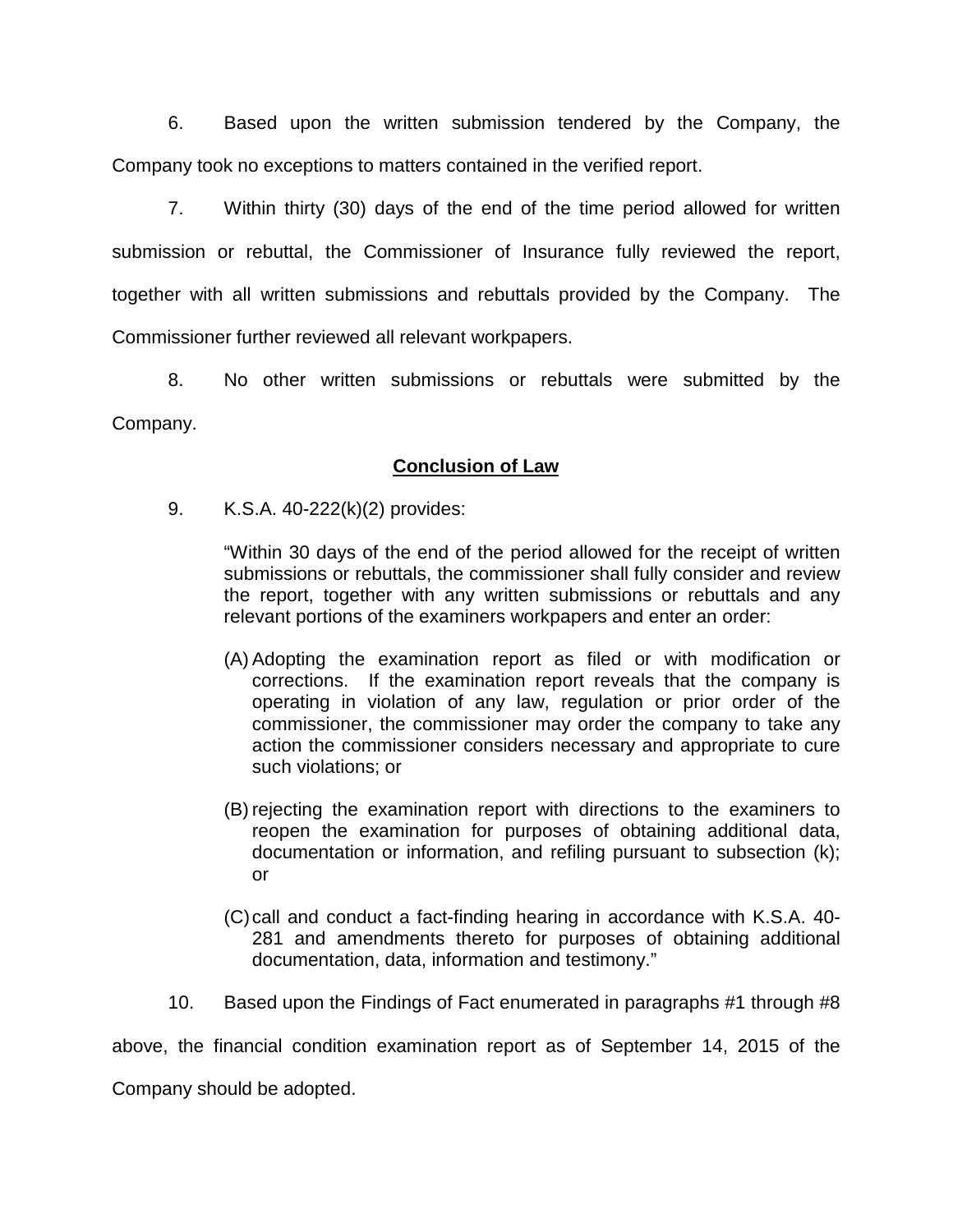# **IT IS THEREFORE, BY THE COMMISSIONER OF INSURANCE, ORDERED THAT:**

1. The financial condition examination report as of September 14, 2015 of the UNICARE Health Plan of Kansas, Inc., hereby is adopted.

2. The Commissioner of Insurance retains jurisdiction over this matter to issue any and all further Orders deemed appropriate or to take such further action necessary to dispose of this matter.

**IT IS SO ORDERED THIS \_\_14th\_\_ DAY OF \_\_September\_\_, 2015 IN THE CITY OF TOPEKA, COUNTY OF SHAWNEE, STATE OF KANSAS.**



\_/s/ Ken Selzer\_\_\_\_\_\_\_\_\_\_\_\_\_\_\_\_\_\_\_\_ Ken Selzer Commissioner of Insurance BY:

\_/s/ Diane Minear\_\_\_\_\_\_\_\_\_\_\_\_\_\_\_\_\_\_ Diane Minear General Counsel

By:

\_/s/ Wayne S. DeVeydt\_\_\_\_\_\_\_\_\_\_\_\_\_\_\_\_ Wayne S. DeVeydt, President UNICARE Health Plan of Kansas, Inc.